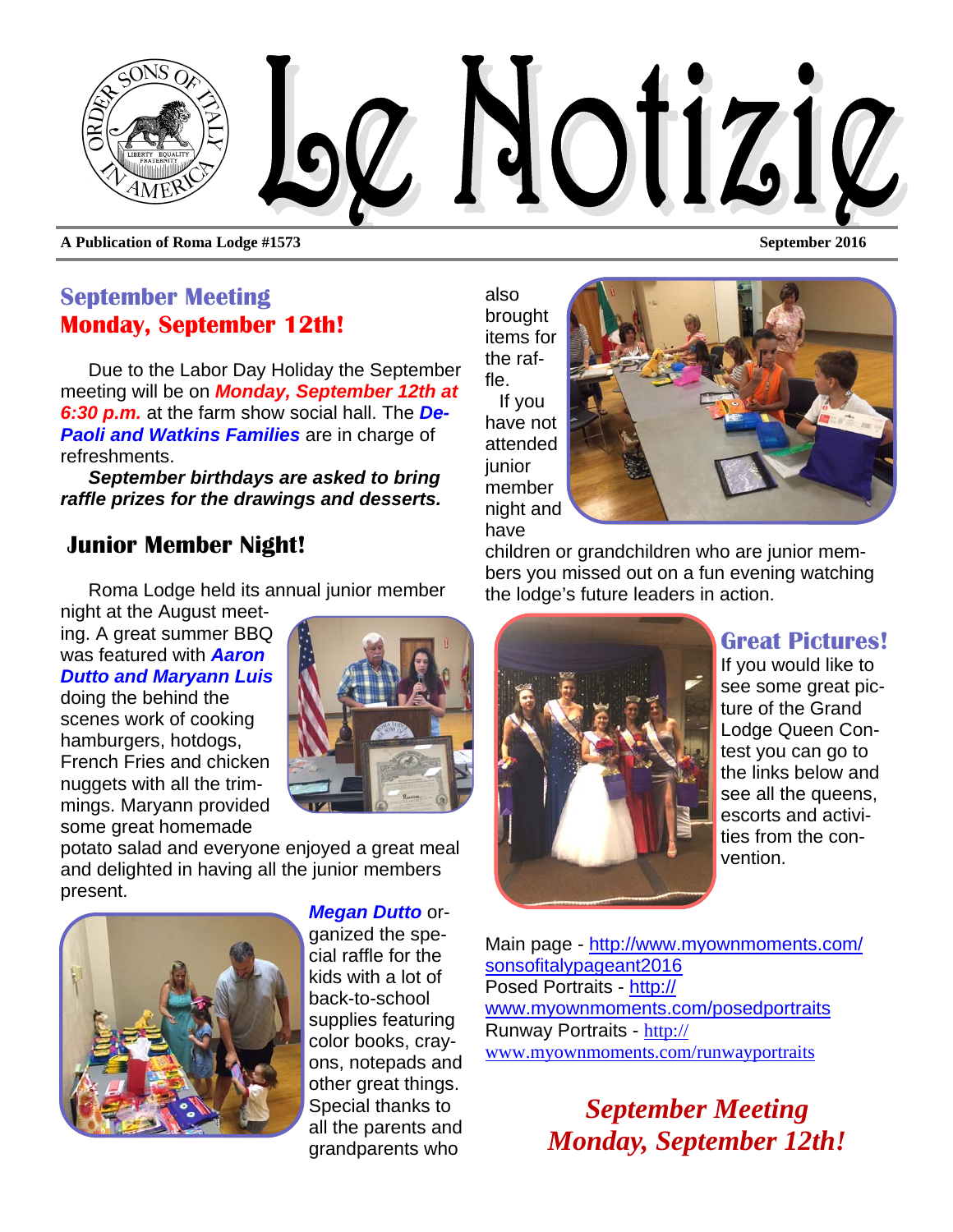# **Pick and Choose!**

**W** Shown is<br>the pict<br>to the right my two shown in the picture granddaughters *Taylor*  **and Jordyn** were pretty excited to get all of these great back-toschool items given out in a special raffle on



junior member night at the Roma Lodge meeting! It was a great night seeing all the young junior members enjoy their raffle gifts and assist in running the meeting.

As a kid I remember the time when junior members were not even allowed to be in the meeting room during the meeting! When the meetings were held in Tulare above the Oasis Café upstairs in the large meeting hall, junior members had to wait outside during the meeting. What was the lodge thinking about in those days?

My granddaughter *Jordyn*, who is 8 years old, asked her parents when she got into the car to head home to Bakersfield, *"What did we just* 



*do in there?"* As adults we are sadly mistaken if we think that these young children don't absorb what is going on at a lodge meeting. We

may think they are content to play with other kids, enjoy the great raffle prizes or simply enjoy the good food. However, they are watching, listening, and learning about what is going on around them.

The life blood of any organizations is to encourage the addition of younger members into the lodge. Currently of the 302 members of Roma Lodge, 67 are 18 years of age or younger. Probably, with the exception of when they were initiated, many have not been to a lodge meeting or activity since.

I will guarantee the children who were at the

August meeting will remember the experiences they had at the meeting. The special raffle, sitting in the front of the room and wearing the officers regalia made a big impression on them they will remember for a long time. Unfortunately, if



these young members do not have the opportunity to attend as juniors they will have no desire to participate in lodge activities when they are adults.

I fully understand the most difficult job you will ever have is that of a parent. In todays crazy world of activities, in and out of school, it makes it more and more difficult for parents to juggle all the time consuming activities their children may be involved in during their busy lives.

However, if we think once we initiate a 6 month old baby into the lodge and never see them again, they will magically reappear when they are 35 years old with their own children. *Think again.* 

My advice for young parents, to get their junior members involved, is simply to *pick and choose* which lodge activities they may be able to fit into their busy schedules. I know the Monday night meetings, during school, are difficult to attend. However, every meeting has dinner included. Since so you are going to have to feed them at home, you might as well come to the meeting, have dinner as a family and then go home. You don't have to stay for the meeting. At least the kids have been exposed to the social and fraternal aspects of the lodge which are the most important facets of carrying on the Italian Traditions.

If Monday night meetings won't work into your schedule, come to the Columbus Day Celebration which is on a Sunday or the Christmas Party. These are great fun activities for the kids. If you can't make every lodge activity, pick and choose the ones you can. Your children will someday thank you for exposing them to the lodge. *I know I thanked mine.*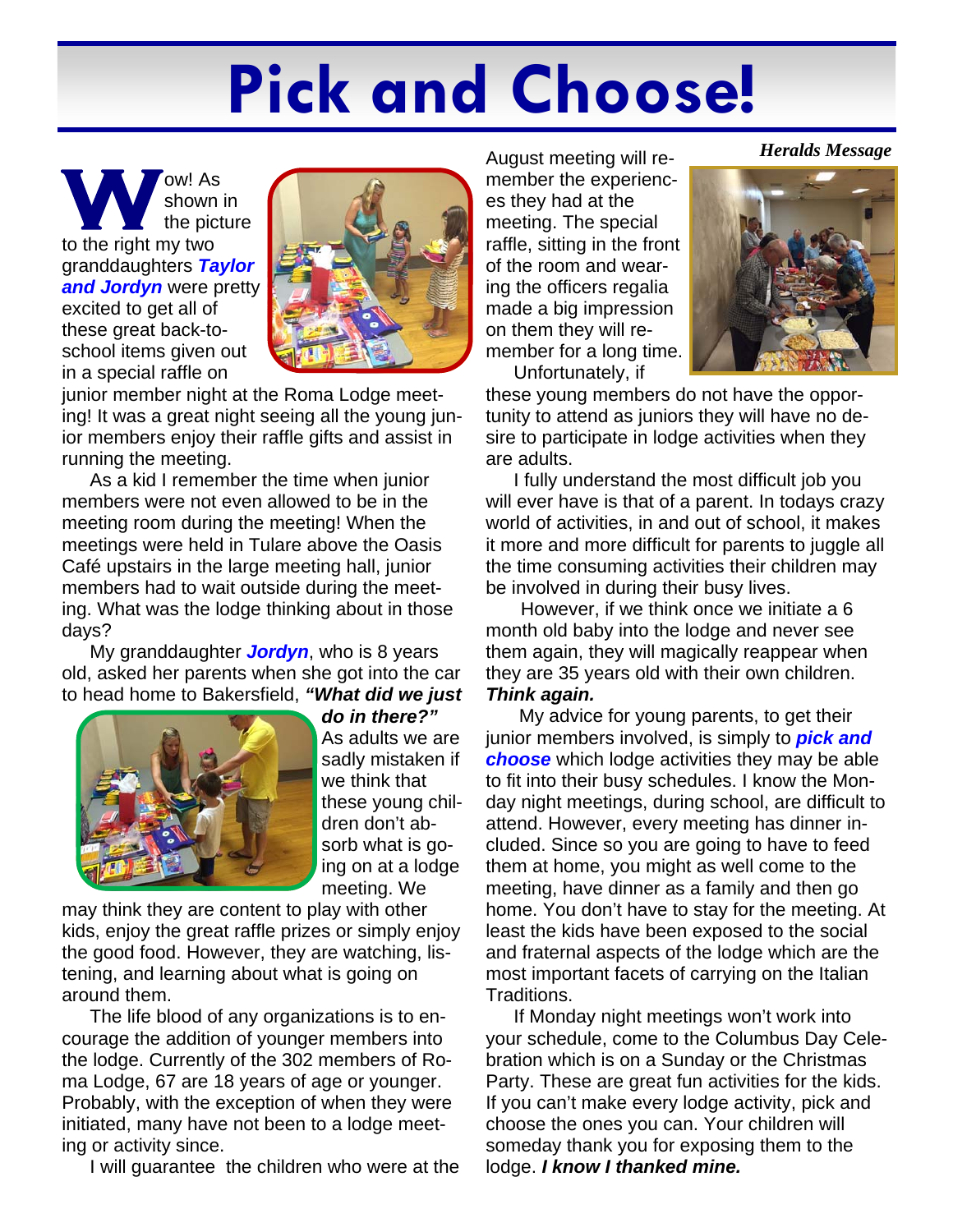#### *97 & Going Strong!*

Seventy-one year Roma Lodge member *Anna Dutto* celebrated her 97th birthday in style by visiting *Superior's Ice Cream in Hanford* and having a giant dish of ice cream. Superiors was always a special place to visit when she went to visit her sister *Louise Belezzouli* who passed away on



Anna's 96th birthday last year. Enjoy!

#### *Pebble Beach!*

Past Roma Lodge President *Ken Curti*  and First Lady *Shurene* are shown at the 7th hole at beautiful Pebble Beach in Monterey,



California. They played the course after attending a wedding in the area. Shurene indicated she shot an 87 which I'm sure Kenny let her beat him as a ges‐ ture of being a good sport.





Sierra. *Dr. Albert Berra* was one of the founding members of the bank and has been on the board since the bank started in 1977. He will celebrate his 45th year of Roma Lodge membership next year and is a retired Porterville Orthodontist and farmer. The directors recently voted to expand the board by three members and have selected *Larry Dutto* to serve on the board along with new members Robb Evans and Vonn Christenson. Bank of Sierra now has branches all over the valley and just acquired the Coast National Bank branches along the central coast.

## *Water Polo*

#### *Star!*

Roma Lodge junior member *Camryn Berra*  blocks a shot against Clovis East as goalie for the Porterville



Monache High School Water Polo team. Camryn is the daughter of *Bert and Laura Berra* also members of the lodge.

#### **Columbus Day Celebration October 9, 2016**

The Roma Lodge Columbus Day Celebration will be held on October 9th at the International Agri-

Center park. The event always has great food and fun for the whole family. It is the only event of the year to fea‐



ture a bocce tournament and bounce house for the kids. Make plans to attend and if you have ideas on different activities we may want to have bring them to the September meeting so we can discuss and plan accordingly.

#### *Take A Hike*

Roma Lodge Chaplain *Pam Sola* and son *Steven*

recently hiked 11 miles and reached an elevation of 9,700 feet in the Dinkey Lakes Wil‐ derness by Shaver Lake.